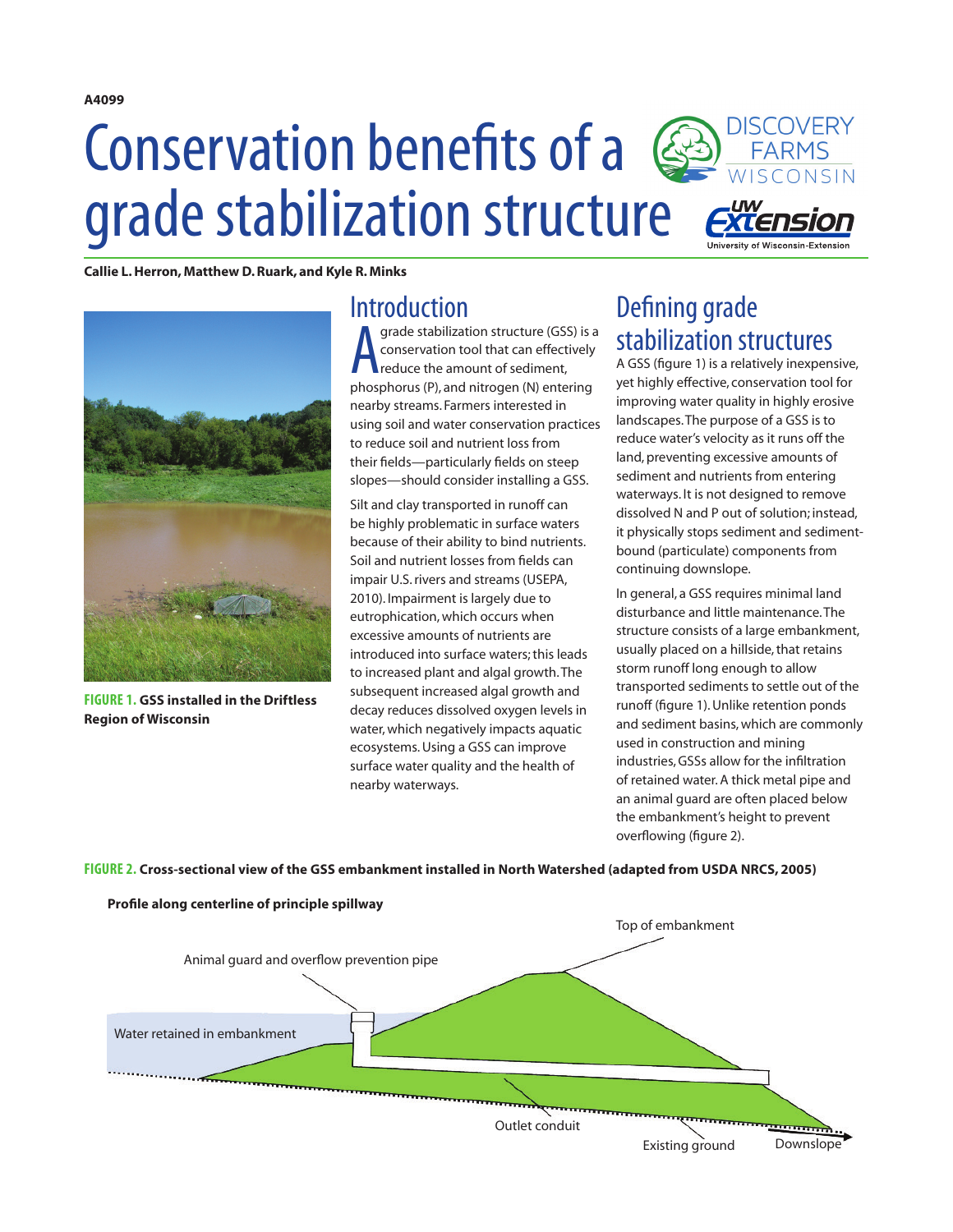When installing a GSS, follow the Natural Resources Conservation Service standard for these structures (Code 410); the standard applies to all types of grade stabilization structures, including earth embankments, mechanical spillways, and detention structures.

The lifespan of a GSS is at least 15 years (Patrick Murphy, personal communication, 2014), but the cost can vary widely depending on area and site. For example, installing on ridge sites can cost \$4,000– \$5,000, and installing on valley sites can cost \$6,000–\$8,000, depending on the drainage area. Some installations can cost up to \$25,000 (Tom Schultz, personal communication, 2015).

### Where a GSS fits on farms

A GSS is designed to slow down and retain surface runoff originating from flat top ridges and steep side slopes, so farms with such landscape features may want to consider a GSS. Ideal GSS locations are within current or proposed grass waterways or sloped areas prone to erosion. Since the purpose of a GSS is to prevent erosion and slow water's velocity, it's sensible to locate it in a place where those issues are of greatest concern.

#### **FIGURE 3. Location of study site**



**FIGURE 4. Close-up of GSS installed in North Watershed**



### GSS research

Research conducted by UW Discovery Farms® program, in partnership with the U.S. Geological Survey's Wisconsin Water Science Center, offers tangible evidence on the ability of a GSS to reduce sediment and nutrient loss. Data were collected as part of an eight-year study on a Buffalo County farm located in the Driftless Region of southwest Wisconsin. The region's topographic characteristics make it ideal for using a GSS: Flat-top ridges, steep side slopes, and narrow valleys overlying dolostone bedrock make this landscape highly susceptible to runoff. Nutrient transport is a very real concern in this region. Adopting conservation practices can reduce the total amount of erosion and runoff substantially, but more improvements could enhance the overall health of waterways.

In-stream monitoring stations were installed within two adjacent watersheds (North Watershed and South Watershed) on the selected farm (figure 3). The North Watershed is 430 acres and has 172 acres (40%) of cropland and pasture and 258 acres (60%) of woodland and grassland. Farmed slope grades range from 16% to 32%. The South Watershed is 214 acres with only 38 acres (18%) of cropland and pasture and 176 acres (82%) of woodland and grassland. Slopes have an average grade of 25% in both watersheds. The GSS was installed at the base of a forested hillside in the North Watershed, bisecting the drainage flow path of the valley (figure 4). The landowner recognized it as a place where a substantial amount of soil was eroding from the ridge-top fields and forested hill slopes.

This study compared runoff volumes, sediment concentrations, and P and N concentrations between the two watersheds pre- and post-installation of a GSS in the North Watershed (figure 4). Particle size analysis was also conducted on soil samples from inside and outside the GSS to determine if sediments were retained in the structure.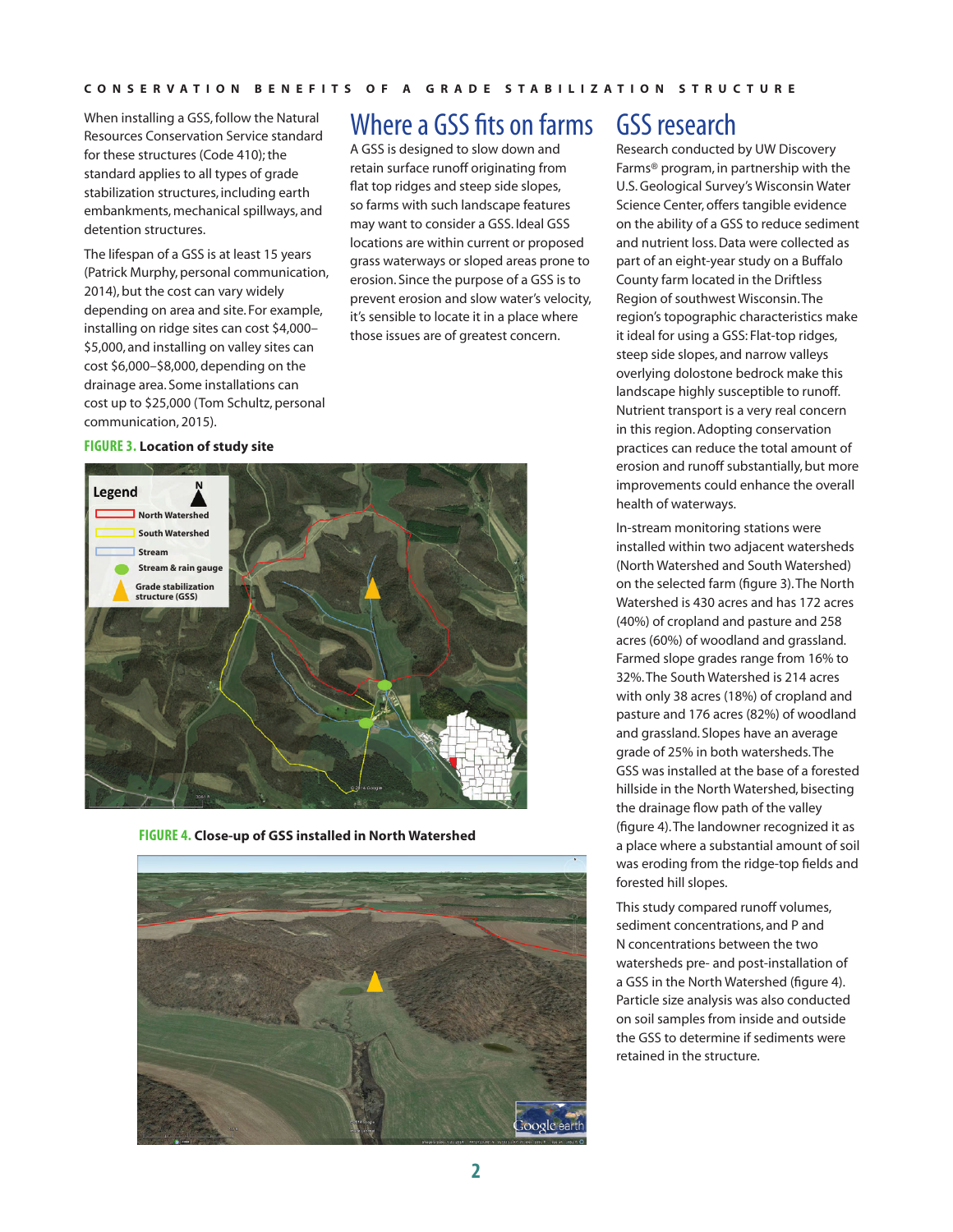### Sediment

**GSS installation reduced the average sediment concentrations that were deposited in nearby waterways by 73%**  (table 1). After installing the GSS, sediment concentrations in runoff in the North Watershed, which was more influenced by agricultural activities, were reduced to levels similar to those of the South Watershed, which had less agricultural activity.

To further validate the ability of a GSS to retain sediment, eight soil cores were taken immediately uphill from the embankment and within the area where the structure retains water, and nine soil cores were taken outside of it. Samples within the GSS had clay concentrations greater than samples from outside the structure (table 2), indicating that clay particles were transported with surface runoff, were captured, and then settled out at the soil surface within the GSS.

## Total phosphorus and nitrogen

**Both total phosphorus (TP) and total nitrogen (TN) were reduced after installation of a GSS, but the dissolved components of P and N were unaffected.** 

Average event TP concentration was reduced by 62% and average event TN concentration was reduced by 51% (table 3). Since there was no change in TP in the South Watershed, it is clear that the installation of the GSS caused the TP to decrease. Interestingly, TP concentrations in the North Watershed, which was more influenced by agricultural activities, were reduced to levels similar to those in the South Watershed. The North Watershed's decrease in TN concentrations after the GSS installation occurred simultaneously with the South Watershed's increase in TN concentrations, which further highlights the structure's effect.

**TABLE 1. Average sediment concentrations in runoff pre- and post-installation of GSS in an agricultural watershed (adapted from Minks et al., 2012)**

| Watershed | <b>GSS</b> | <b>Monitoring</b><br>period #1<br>10/2001-6/2005<br>$\mathsf{I}$ mg L <sup>-1</sup> (ppm) | <b>GSS</b> | <b>Monitoring</b><br>period #2<br>7/2005-9/2008<br>mg L <sup>-1</sup> (ppm) | Difference<br>mg $L^{-1}$ (ppm) | <b>Percent</b><br>change $(\%)$ |
|-----------|------------|-------------------------------------------------------------------------------------------|------------|-----------------------------------------------------------------------------|---------------------------------|---------------------------------|
| North     | N          | 972                                                                                       |            | 263                                                                         | $-709$                          | $-73%$                          |
| South     | N          | 311                                                                                       | N          | 360                                                                         | 50                              | 16%                             |

#### **TABLE 2. Average soil texture (0–2 inches) at each sampling location**

| Location                    | $\mid$ Sand (%) $\mid$ Silt (%) $\mid$ Clay (%) $\mid$ |    |    |
|-----------------------------|--------------------------------------------------------|----|----|
| Within the GSS (8 samples)  |                                                        | 51 | 37 |
| Outside the GSS (9 samples) | 18                                                     | 52 | 29 |

#### **TABLE 3. Average total phosphorus and nitrogen runoff concentrations before and after installation of a GSS (adapted from Minks et al., 2015)**

|                  | <b>Monitoring period #1</b><br>10/2001-6/2005 |                                              | <b>Monitoring period #2</b><br>7/2005-9/2008 |                                              |                                        |                              |
|------------------|-----------------------------------------------|----------------------------------------------|----------------------------------------------|----------------------------------------------|----------------------------------------|------------------------------|
| <b>Watershed</b> | GSS                                           | <b>Total phosphorus</b><br>mg $L^{-1}$ (ppm) | <b>GSS</b>                                   | <b>Total phosphorus</b><br>mg $L^{-1}$ (ppm) | <b>Difference</b><br>mg $L^{-1}$ (ppm) | <b>Percent</b><br>change (%) |
| North            | N                                             | 2.2                                          | Υ                                            | 0.8                                          | $-1.4$                                 | $-62%$                       |
| South            | N                                             | 0.8                                          | N                                            | 0.8                                          | $\Omega$                               | $-4%$                        |
| <b>Watershed</b> | <b>GSS</b>                                    | <b>Total nitrogen</b><br>$mgL-1$             | <b>GSS</b>                                   | <b>Total nitrogen</b><br>$mgL-1$             | <b>Difference</b>                      | <b>Percent</b><br>change (%) |
| North            | N                                             | 11.6                                         | Υ                                            | 5.6                                          | -6                                     | $-51%$                       |
| South            | N                                             | 4.8                                          | N                                            | 12.1                                         | 7.2                                    | 149%                         |

TP consists of particulate phosphorus (PP) and dissolved phosphorus (DP). The PP represents phosphorus attached to sediment particles, while the DP represents phosphorus that is in a solution and is highly bioavailable for aquatic organisms. DP concentrations were relatively low in both watersheds during both time periods (0.3–0.6 mg  $L^{-1}$ ), and no change in DP concentrations was detected after installation. The reduction in TP was driven exclusively by a reduction in PP, caused by the reduction in sediment loss.

The TN concentration in water is comprised of organic N (in particulate and dissolved form) and dissolved inorganic N (as ammonium and nitrate). Ammonium and nitrate concentrations were analyzed separately, and no reductions were observed after GSS installation. Nitrate concentrations were typically below 3 mg  $L^{-1}$ , and ammonium concentrations were typically below 0.1 mg  $L^{-1}$  for any storm event, so the TN decrease likely resulted from a reduction in organic nitrogen, which exists primarily as particulate N. These results are also consistent with the observed reduction in sediment following GSS installation. It is unsurprising that the structure would not reduce dissolved nutrient loads since it is designed to settle out particulates, rather than filter out or retain dissolved nutrients.